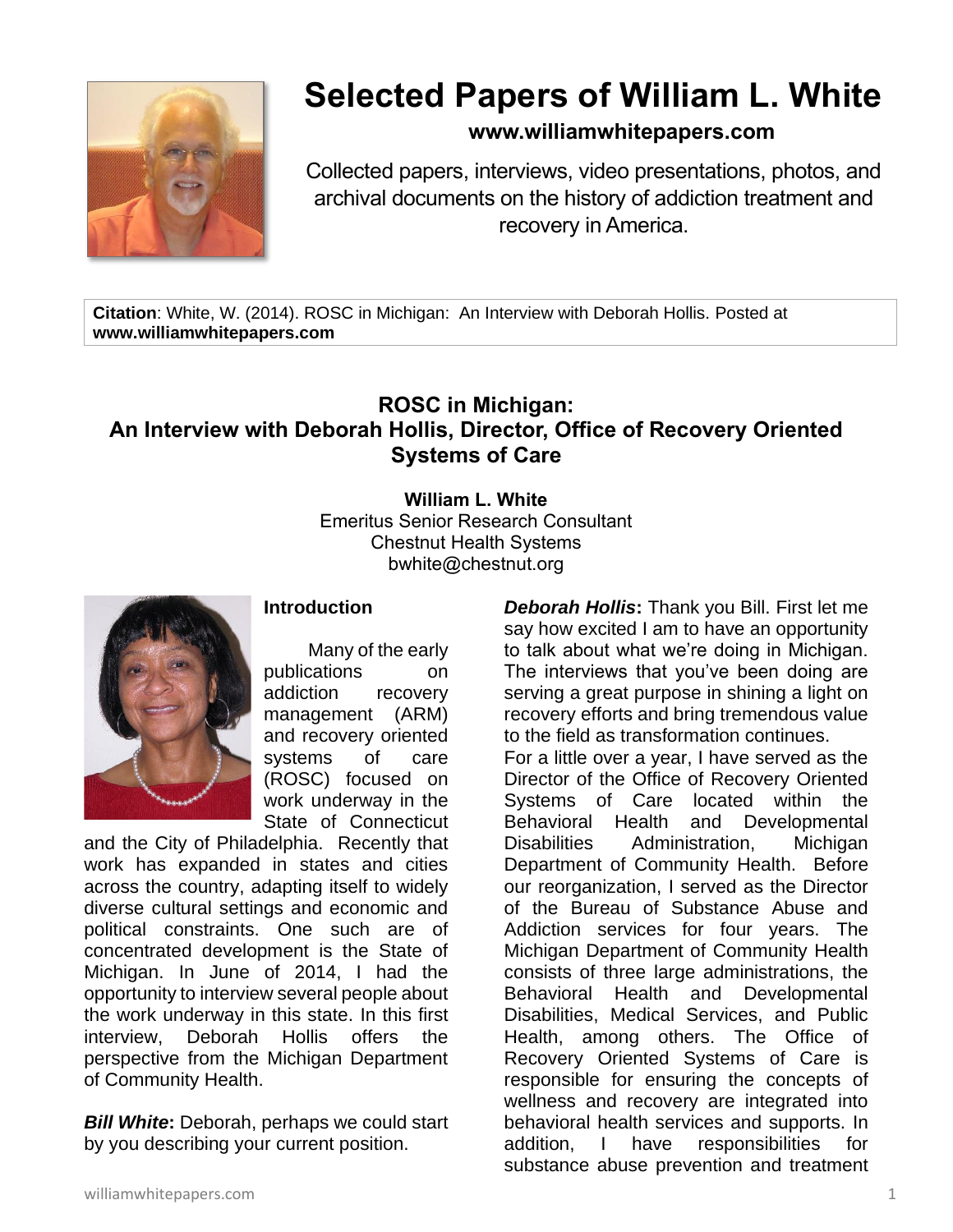block grant program implementation, and, statewide problem gambling services. The establishment of the Office of Recovery Oriented Systems of Care is significant for our state and I'm proud to serve in this role.

*Bill White***:** Could you briefly outline the history of ROSC efforts in Michigan?

*Deborah Hollis***:** I would be happy to. And thanks Bill for allowing me to go down memory lane a moment. In 2009, we began our ROSC efforts by discussing the implications of developing a recovery oriented system of care in Michigan. Actually our very early beginnings started with you Bill and our regional ATTC. You might recall those early Recovery Management presentations that you did at our annual state Substance Abuse Conferences. There were also evening dialogue and visioning sessions that you and Lonnetta convened with our regional coordinating agency directors. I'm also remembering how you introduced us to Dr. Arthur Evans in Philadelphia and how our ATTC arranged for a two-day technical assistance visit to Philadelphia to learn and observe their system. A team from Michigan participated. I represented the State of Michigan and Lonnetta Albright, the ATTC, Dr. Calvin Trent, Detroit Health Department and Andre Johnson, Detroit Recovery Project. Detroit was embarking on recovery transformation at the time. We had the privilege to learn from Dr. Evans, Roland Lamb, Bev Haberle and so many others there in Philadelphia. This trip encouraged us to proceed and proved to us that this could indeed be done. When we returned from Philadelphia I would say there were two parallel tracks going on. At the State level we focused on understanding the system and what ROSC is--a value-driven framework and how we could use that framework to shift our system from an episodic, acute care approach to one that focuses on long-term recovery, health and wellness. It was at this point that Great Lakes ATTC introduced us to Dr. Ijeoma Achara, one of your protégés and trusted colleagues. She guided us through the transformation process using the three

alignments (conceptual, practice and contextual) as a blueprint; the same that was used in Philadelphia. We engaged her services and expertise and began first by educating all of my staff and then a statewide ROSC summit for stakeholders. We continued to focus on educating our partners, stakeholders and the workforce through conferences, trainings, focus groups and various team meetings.

Dr. Achara helped us to create and develop our statewide Transformation Steering Committee which had major role in our transformation efforts and continues to exist as a recognized committee within our current integrated behavioral health structure.

The second and parallel process that was occurring was at the community or grassroots level in a few of our counties. In addition to Detroit, transformation initiatives were occurring in Washtenaw, Genesee and of course Kent County (Grand Rapids). These were our early adopters. And while my office focused on subjects such as administration, financing and regulations; as well as workforce development across the state, these early county systems were developing their community networks both formal and informal. This included peers recovery coaches.

We have systematically moved forward with ROSC on the SUD side. Now with our state's effort to integrate our entire behavioral health system we need to bring all of our systems (SUD, Mental Health and Prevention) to a level where we share a vision of recovery that would move us from a system of silos to one system with a goal of helping our citizens, families and communities to become healthy. We've been working from a Recovery construct for over five years now, with a deliberate and intentional goal to transform the substance use disorder (SUD) system and to simultaneously build on this framework for mental health services and prevention.

*Bill White***:** And what were some of the strategies that you have found to be effective in promoting ROSC?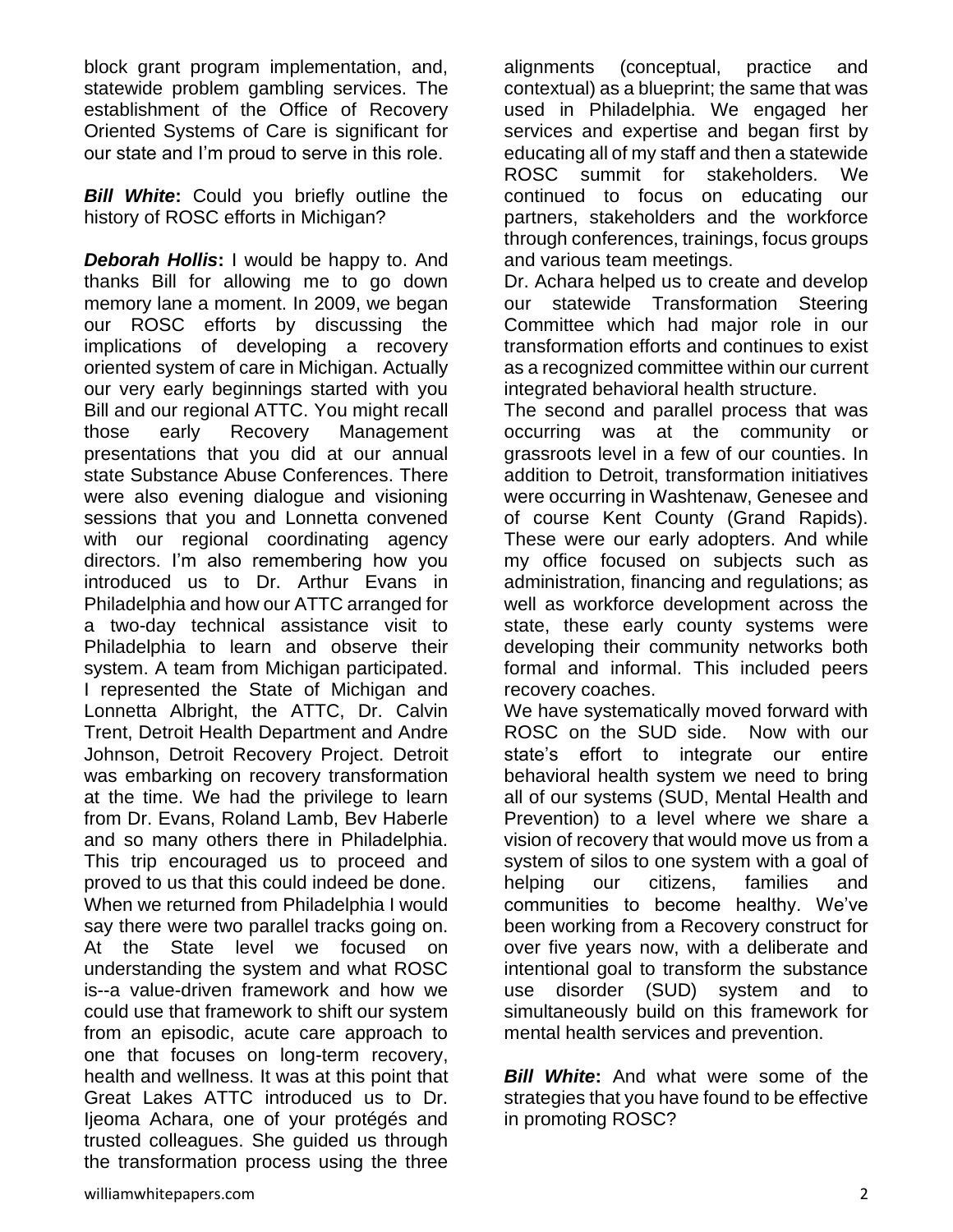*Deborah Hollis***:** The key for us has been getting the buy-in from our stakeholders. Again, those early sessions we held with you were critical in helping to get the buy-in from our county-based leadership. And along with the treatment system we included prevention in our ROSC efforts. It was a new concept for our preventionists and many didn't understand how primary prevention could fit within a ROSC. They consistently asked how prevention and recovery could go together. So, we took the time and devoted resources to bring prevention groups together for dialogue and consensus-building. And there was a prevention subcommittee as part of our TSC. That was key. We brought our county coordinating agency directors, prevention coordinators, providers, persons in recovery and interested stakeholders together to discuss Michigan's publicly funded substance delivery systems. And with the assistance and support of our ATTC we not only consulted with Dr. Achara, but also brought in and sought expertise from Connecticut's former Commissioner Dr. Thomas Kirk and Dr. Arthur Evans from Philadelphia; who as you know are the architects and pioneers of ROSC. And of course you have been with us from the beginning to help show how all of the pieces fit together. I can also say that we had the support of the federal government including Dr. Westley Clark at CSAT who presented on Recovery at several of our state substance abuse conferences and ONDCP who selected Detroit, Michigan as the site for the 2012 National Celebrate Recovery Walk and Rally. Michigan was also selected to participate in ONDCP's ROSC Learning Community to share our experience.

*Bill White***:** And what would you say are some of your most important achievements to date with the transformation effort?

*Deborah Hollis***:** One major achievement was getting consensus and approval of our "Implementation Plan for Substance Use Disorder Services System Transformation" in 2011. In our plan we provided an overview of ROSC, our vision, framework for guiding our recovery transformation and set goals for

the next three years. This has truly been a journey for us. As our SUD system was transforming, Michigan's entire behavioral health system began to implement changes to embrace population health. The feedback we are getting is that behavioral health leaders want to better understand the concepts and are employing practices to support ROSC. We now have ROSC values and strategies integrated into our contract language, including guiding principles and ROSC-related performance measurements. We are seeing funds being spent on recovery support services, which is an important part of the success story. Initially the funds were there however, providers and counties were not accessing those funds. Other achievements include our State's website, fact sheets, quarterly newsletters that are all within the Office of ROSC; development of SUD expanded benefits for Medicaid Expansion (Healthy Michigan) and ROSC principles included in Behavioral Health contracting. Another accomplishment worth mentioning are the partnerships we continue to develop with academic institutions in Michigan. One example is Marygrove College in Wayne County who came together with the Detroit Health Department, Detroit Recovery Project, Detroit Rescue Mission Ministries, SUD providers in that system and the ATTC to create a 2-semester course and internship for Recovery Coaches.

**Bill White:** What were some of the sources of early resistance to ROSC that you encountered?

*Deborah Hollis***:** It took some time to develop a shared vision with all of our stakeholders. As I mentioned earlier, prevention initially didn't see their role. Our treatment providers were concerned that they would lose clients and income because we were focusing on services outside of treatment settings. And it just took time to increase stakeholder understanding of the differences between ROSC and a traditional system. We worked long and hard to increase awareness and understanding of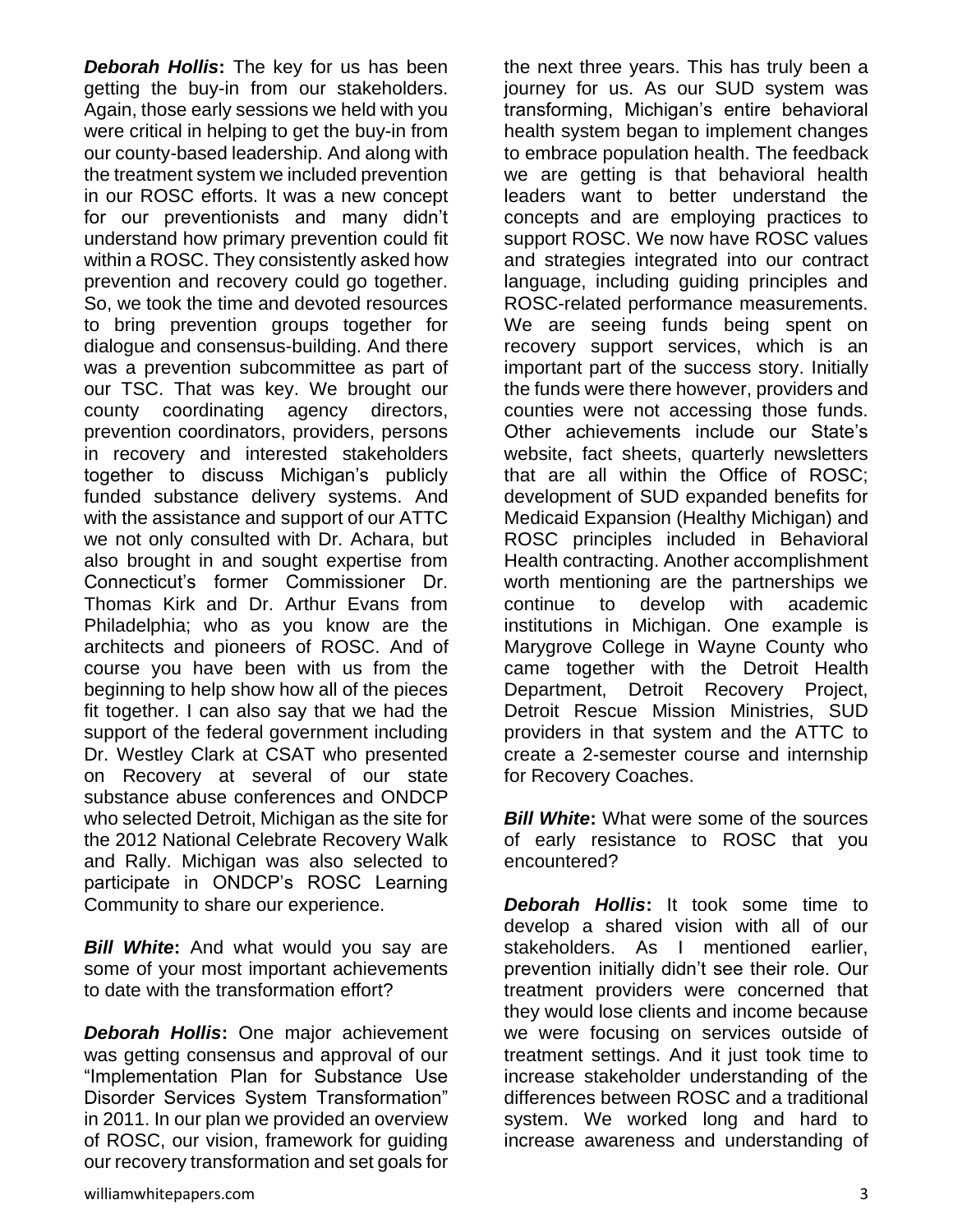the ROSC concepts. Stakeholder buy-in was key.

*Bill White***:** Now, tell me about the involvement of the state in the Grand Rapids area.

*Deborah Hollis***:** Sure. Grand Rapids became very interested in ROSC and wanted to begin transforming their system of care. As I mentioned, they were one of our early counties to engage in this shift. We supported them in their first ROSC summit in 2009. They've done a remarkable job under the leadership of Mark Witte and resources provided by the Great Lakes Addiction Technology Transfer Center. I understand from Lonnetta that Mark and the leaders of their RCO (Recovery Allies) are co-training with the ATTC around the region to share their stories, successes and challenges. I think that's important. People need to see that this is the right path to follow and yet it is not easy. It takes time. It takes partnerships and it takes patience. Grand Rapids is definitely an example of what can happen in a community when everyone is involved with a shared vision and intention. And so key to their story is the involvement of those from the recovery community.

*Bill White***:** How would you compare the ROSC work in Grand Rapids area with other areas of Michigan?

*Deborah Hollis***:** What distinguishes Grand Rapids /network 180 is how well they have kept the conversation going and kept a high level of energy to sustain their transformation efforts. In April they had a second Summit. This time around they are an expanded region that includes multiple counties. Building on their first four years, Mark engaged a group of stakeholders to discuss services to persons with SUD, barriers and how systems work together more effectively to achieve ROSC. They have also successfully engaged primary care. This region has worked to create a sustainable ROSC system by addressing housing, working with Primary Care, and promoting Peers and Recovery Coaches

**Bill White:** Based on your experience with ROSC in Michigan, do you have recommendations for other officials in other states looking to embark on similar systems transformation projects?

*Deborah Hollis***:** Well, you need key leaders—people who have the energy and the fortitude to sustain this work at all levels and in all systems, not just behavioral health. You need people involved from areas as diverse as housing, criminal justice, child welfare, disabilities, veterans and primary healthcare. You must be able to promote behavioral health as a component of continuing care at a level of intensity that has never been done before. And there has to be an understanding that the service team will need to expand. In the former system there were treatment providers (addiction and mental health). That workforce needs to expand and include not only clinicians but also non-clinical team members such as peers and coaches as well as primary care. And it wouldn't hurt to get connected to the ATTC in the region. They have tremendous experience, expertise and networks to help systems (small and large) with the change process.

*Bill White*: Based on your experience in Michigan, do you feel like recovery is a good conceptual bridge to help integrate mental health and addiction services?

*Deborah Hollis***:** Yes, I do. It is an area where we can work together while still respecting distinct differences between addiction recovery and the mental health recovery. In Michigan, Mental Health has had billable recovery services for years. This became a reality for addiction services in 2006 with a change in state administrative rules. In June 2013, The Office of Recovery Oriented Systems of Care was established. This organizational change brought addiction and mental health recovery services together under one unit. This is creating training opportunities and internal